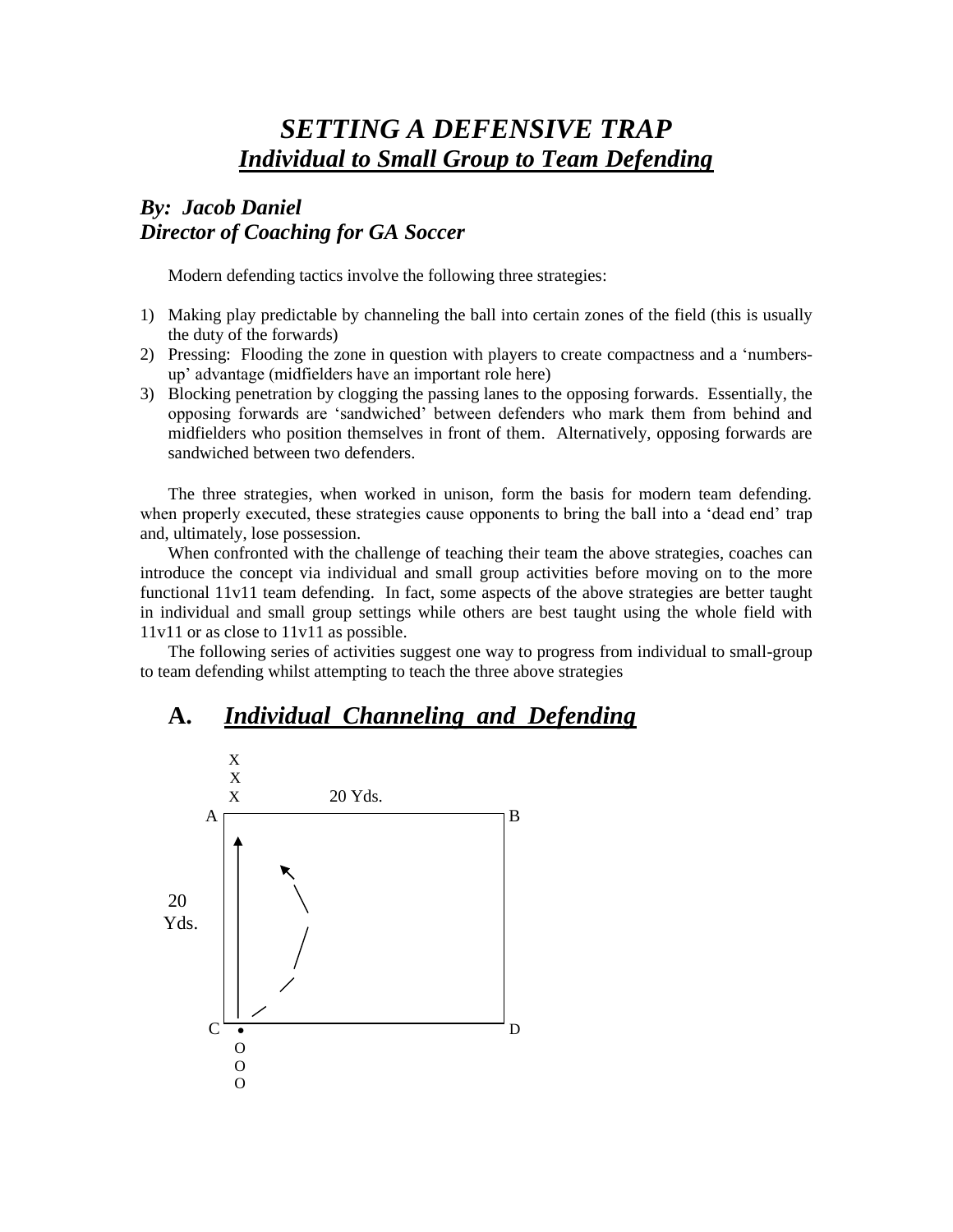*Organization:* "O" passes the ball to X and comes out to pressure the ball. X dribbles the ball towards line CD. At the end of each turn, 'O' goes to the back of line X and X goes to the back of line O (rotate roles).

#### *Warm-up (channeling and jockeying)*

At first, the 'O's are instructed to just jockey the attacker and not tackle the ball. As X dribbles to line CD, O stays with him, keeping goal side of him within tackling distance but not attempting to win the ball. This allows the players to warm up prior to the intense 1v1 duels while the coach can start introducing some of the coaching points related to closing down the ball and channeling.

#### *Key coaching points*

- $\blacktriangleright$  'O' should quickly close the distance between himself and X while the ball is traveling. This can be accomplished by a quick-start sprint by O towards X immediately after the pass and slowing down to a balanced boxer stance just before the ball arrives at  $X$ 's feet.
- ► The closing down run by O should be a bent run towards the inside of the grid. This run trajectory communicates the intention of O to channel X down sideline AC. O's body position upon arrival near X should be sideways, boxer stance, inside of X, as shown below:



#### *Progression: 1v1*

Now the players are allowed to win the ball from X. The objective for X is to dribble the ball across line CD. The objective for 'O', in order of 'damage control', is to:

- prevent X from cutting inside towards corner D.
- tackle the ball towards the outside (line AC) thus, 'conceding a throw-in'.
- win the ball.

#### *Key Coaching Points:*

- ► Whatever 'O' does, he must not let X cut inside of him towards line BD. Although in the context of this 1v1 duel, this point seems irrelevant, the ability of 'O' to keep X on the outside is crucial for keeping play predictable and will assume more importance as we progress (see strategy 1 at the beginning of this article).
- ► 'O' should be patient and stay on his feet and only tackle when X shows too much of the ball.
- ► Any tackle attempted should be forceful as opposed to a half-hearted stab with the foot.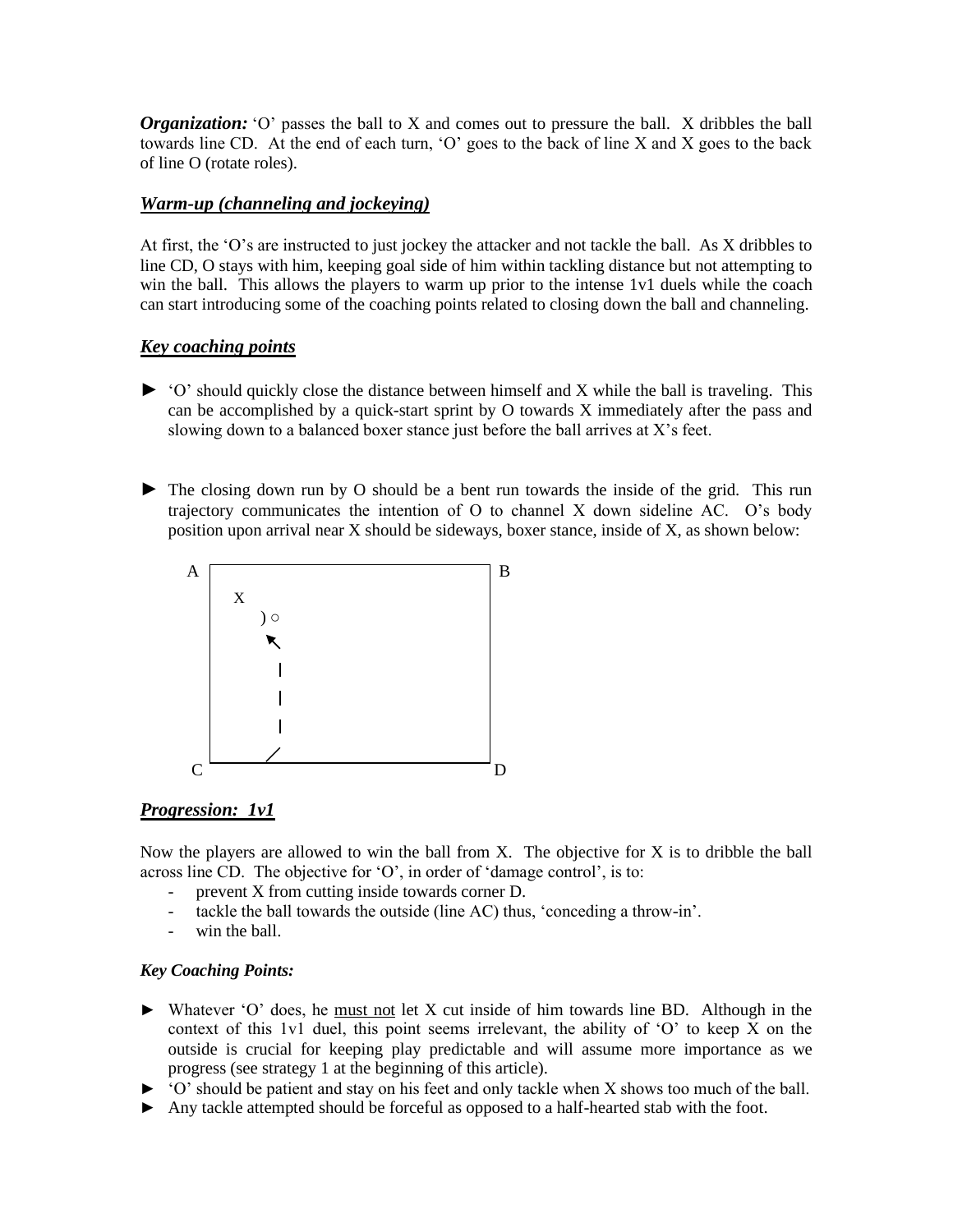► If X succeeds in cutting inside, O should refrain from tackling unless he is sure he can win the ball and, if at all possible, re-adjust his body position to try and force X to the outside again. A tackle that pushes the ball inside the grid can be risky since the end result is a loose ball in the grid while 'O' is sprawled on his backside. If 'O' is going to be beaten by X to line CD, it might as well be on the outside near corner C.

# X  $X = 20$  Yds.  $A \times B$ 20 Yds.  $C \rightarrow \mathbb{A}$   $\mathbb{A}$  D O O O ļ

#### *Progression 1v1 with goals*

Add goals at corners B and D. Now X must score through goal D. If 'O' wins the ball he can score at goal B.

#### *Key Coaching Points:*

- *►* 'O' should get quickly into the line between the ball and 'D' in order to block an early goal attempt by X.
- $\blacktriangleright$  All other coaching points as before with the addition of the transition aspects of play i.e. X needs to defend immediately upon losing possession, unless the ball goes out of bounds. Defenders are still trying to channel play towards the corners away from the goal.

### *B. Channeling into a 'Dead End' in Small Groups*

#### *Progression: 2v2 (with one goal and one support player)*

Place an attacker  $(Y)$  on line AB. Y cannot enter grid. Y serves as support for attacker  $X$  in the grid. X attempts to score on goal  $D$ . X can pass the ball to Y. Y can score on goal  $D$  from line AB or pass it back to X. Add a second defender to create 1v2 in the grid. (rotation: Covering defender becomes challenging defender on the next turn, while the first defender goes to the back of line X and X goes to the back of line O as before).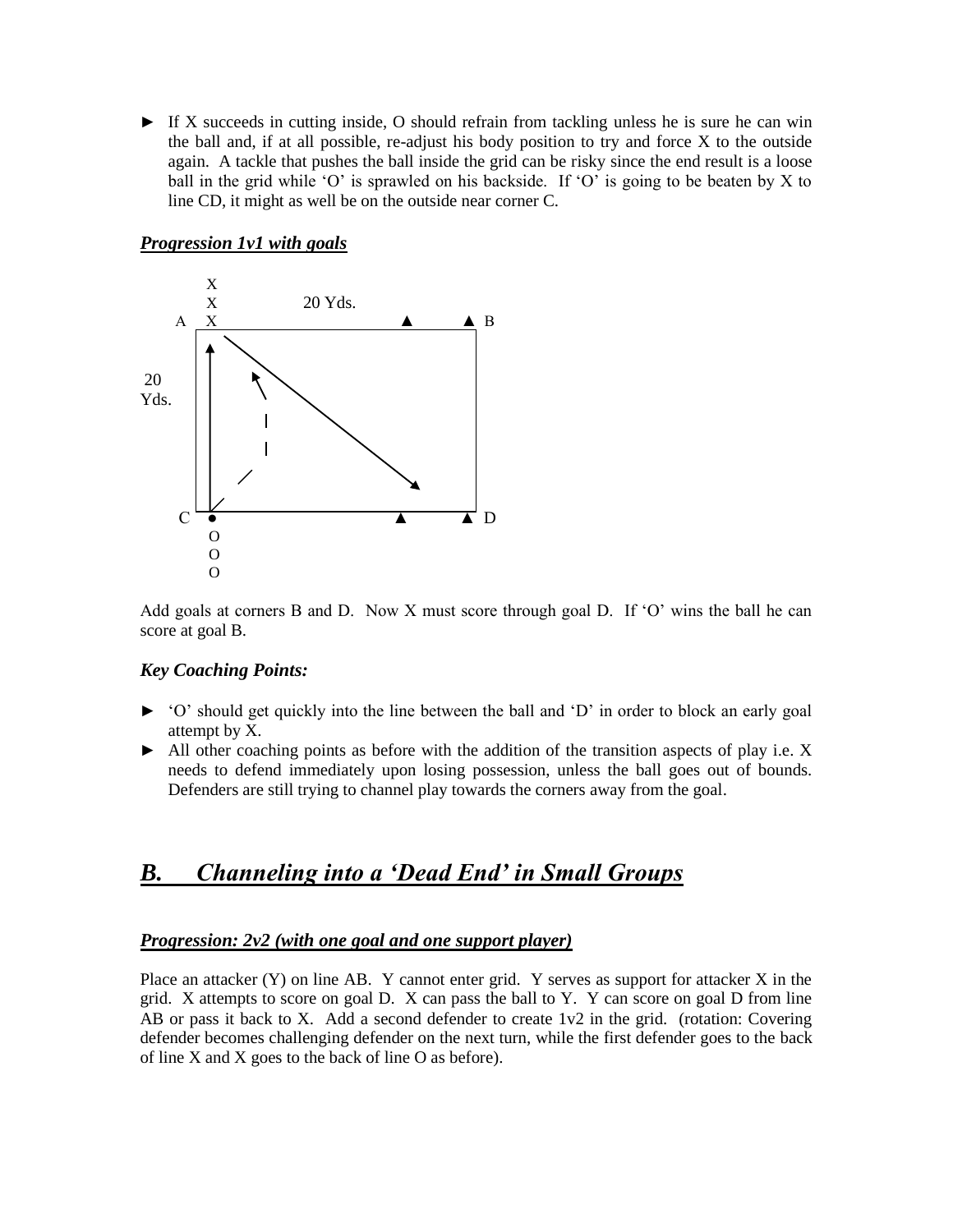

*Key Coaching Points:*

- ► Again the first defender channels the ball towards line AC.
- ► The objective for the two defenders is to corner the attacker and, once cornered, win the ball or at least tackle it out of bounds.
- ► Covering defender needs to communicate to the first defender when to tackle. The distance and angle of the covering defender should be consistent with the objective of channeling towards corner C yet close enough to the first defender to provide cover and pounce on a loose ball or on a ball played behind the first defender.
- ► The two defenders must choose the right moment to commit themselves to winning the ball, the 'point of no return', bearing in mind that if the defenders let X off the hook and allow him to pass it back to Y from corner C, Y could punish them by scoring on the open goal.

This activity impresses upon the defenders the advantages of numbers-up defending and the potential damage of letting attackers off the hook.



#### *Progression: 3v3 (with one goal)*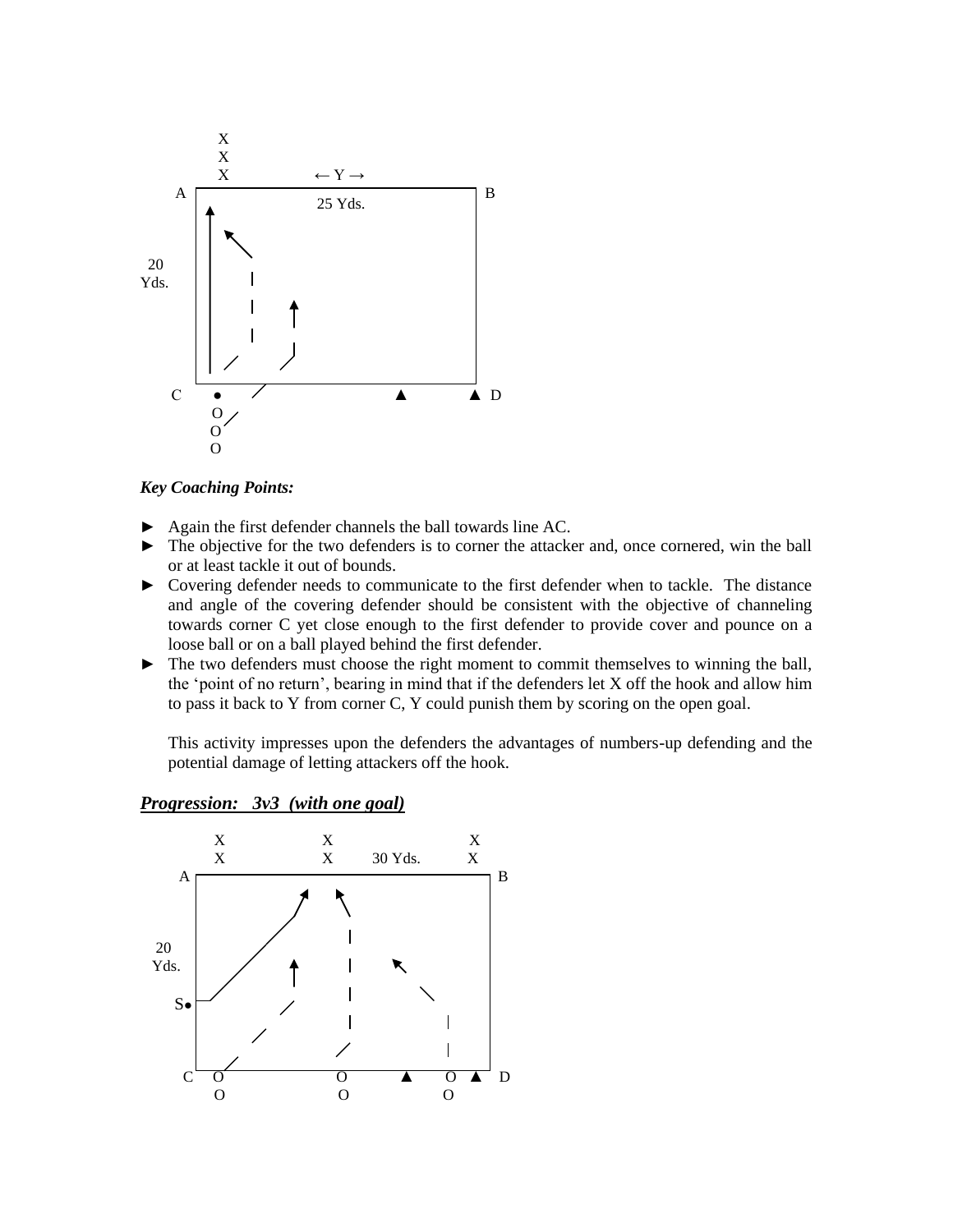Play starts with server serving a ball to any one of the 3 X's who try to score on goal at corner D. As soon as the ball is served, the 3 O's come into the grid to defend. Play stops when the ball is won by defenders or goes out of bounds. (A note about rotation: At this point it is better to allow players to repeat the defending role a number of times as opposed to constantly rotating from defending to attacking. This is because the 3v3 scenario has a lot more decision options and teachable moments than 1v1 and players need time to absorb and practice the coaching principles. In the diagram above, the 6 O's can rotate by defending 3 at the time. Once the coach is satisfied with the amount of defending practice these  $6 \text{ O}'s$  experienced, he can switch to X's defending).

#### *Key Coaching Points:*

- $\blacktriangleright$  Immediate pressure on the ball must be achieved as the X's inter-pass in order to deny a scoring attempt and/or punish a poor first touch by winning the ball.
- ► Communication among defenders is crucial.
- ► As before, the defender's first 'damage control' priority is to steer the ball towards line AC away from goal.
- ► The objective is to create a 2v1 situation in favor of the defense. This is the 'point of no return' cue for two of the defenders to pounce on the ball and cause a turn-over while the third defender is providing cover/balance. The diagram below illustrates the 'point of no return' scenario.



► Of course, any time an attacker shows too much of the ball, a tackle is warranted regardless of location in the grid.

## **Team Defending**

#### *Progression: 5v5 or 6v6 with 2 goals*

Increase the area of the grid to accommodate 5v5 or 6v6 and play a regular game. The only special arrangement in this game is the location of the goals, with team X defending a goal at corner A and team O defending the goal at point D.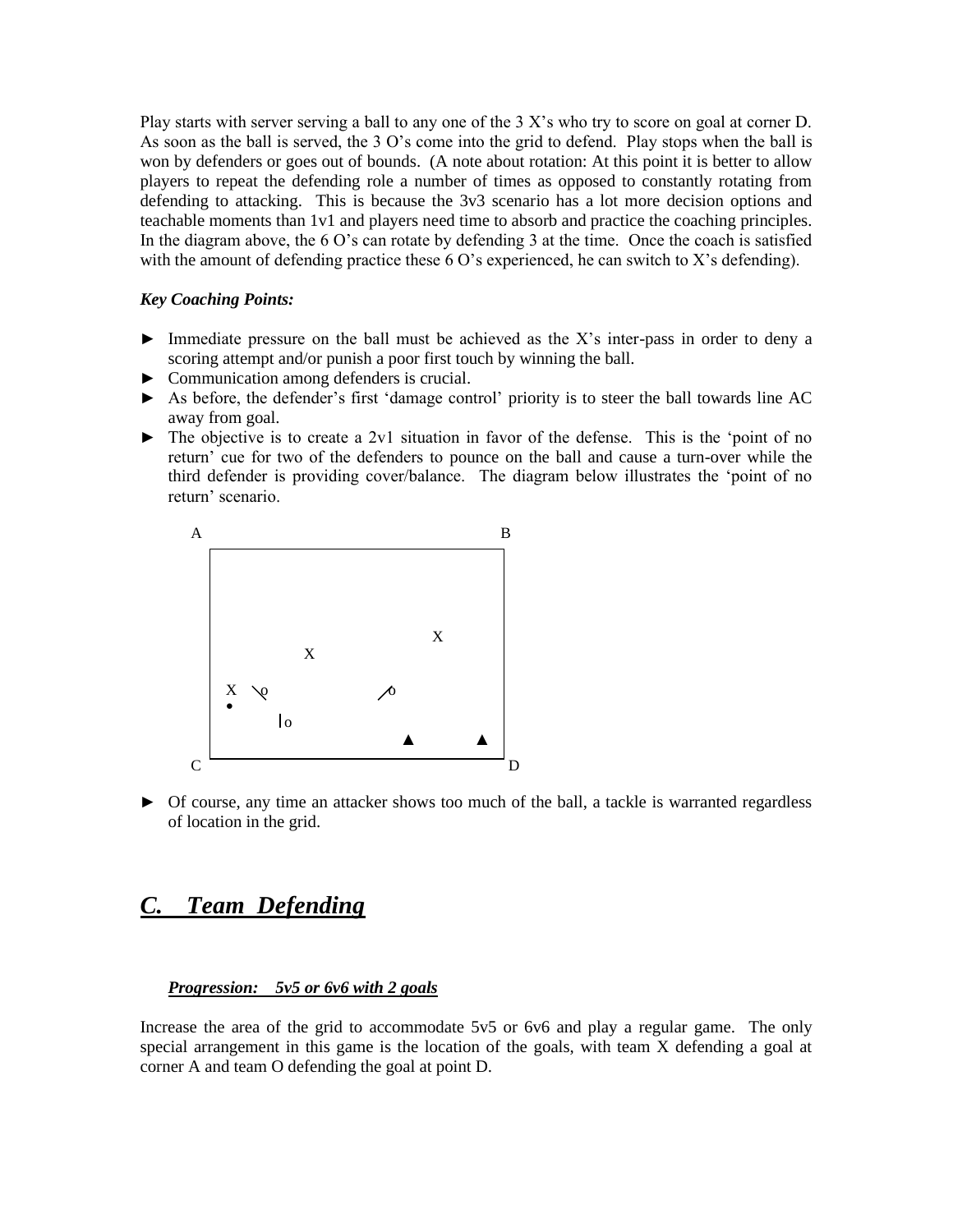

*Key Coaching Points:*

► As before, each team will try to steer the ball away from their goal and set a trap to win it. The diagram below illustrates an example of a trap.



#### *Progression: 11v11*

Once the players become familiar with the nuances of channeling play, pressing the ball and recognizing the right moment to pounce on the ball and win it, it's time to move on to the 11-aside environment and continue to ingrain the correct defensive behavior and instincts in a more functional manner. We will use the 4-4-2 formation as an illustration on how a team would channel the ball into a defensive trap.

The two forwards in the 4-4-2 formation will be expected to apply the first pressure on the ball, whenever the opposing defenders are in possession. The two forwards will usually try to force the ball towards the flank area and keep it down on that flank to make the next pass predictable. The diagram below illustrates a classic 4-4-2 defending. As the ball is passed to opponent 4, forward F1 challenges at an angle of approach that encourages 4 to play it down the flank, and F2 closes down on 3 to prevent the ball from going around the back to the other flank. This type of